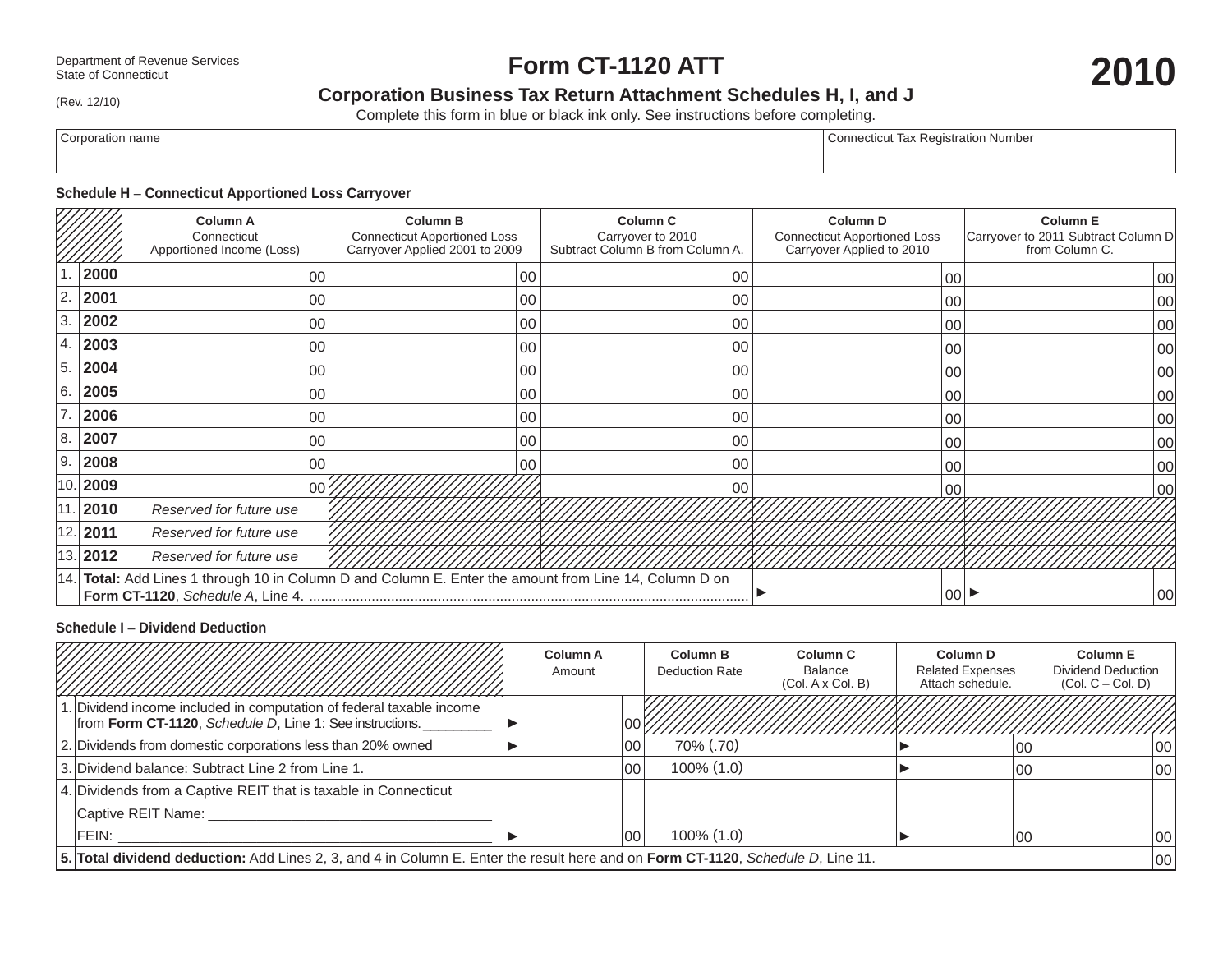## **Schedule J** – **Bonus Depreciation Recovery**

|      | Assets Subject to IRC §168(k)<br><b>Placed in Service During Income Year</b>                                                              | <b>Column A</b><br>2010 MACRS Depreciation on Federal Basis<br>(after IRC §168(k) Bonus) | <b>Column B</b><br>2010 MACRS Depreciation on Connecticut Basis<br>(without IRC §168(k) Bonus) | <b>Column C</b><br>2010 Recovery of IRC §168(k)<br>Bonus Depreciation (Col. B - Col. A) |  |  |  |  |
|------|-------------------------------------------------------------------------------------------------------------------------------------------|------------------------------------------------------------------------------------------|------------------------------------------------------------------------------------------------|-----------------------------------------------------------------------------------------|--|--|--|--|
|      | 2000                                                                                                                                      | 00                                                                                       | 00                                                                                             | $ 00\rangle$                                                                            |  |  |  |  |
| 2.   | 2001                                                                                                                                      | 00                                                                                       | 00                                                                                             | 00                                                                                      |  |  |  |  |
| 3.   | 2002                                                                                                                                      | 00                                                                                       | 00                                                                                             | 00                                                                                      |  |  |  |  |
| 4.   | 2003                                                                                                                                      | 00                                                                                       | 00                                                                                             | 00                                                                                      |  |  |  |  |
| 5.   | 2004                                                                                                                                      | 00                                                                                       | 00                                                                                             | 00                                                                                      |  |  |  |  |
| 6.   | 2005                                                                                                                                      | 00                                                                                       | 00                                                                                             | 00                                                                                      |  |  |  |  |
|      | No bonus depreciation was available for 2006                                                                                              |                                                                                          |                                                                                                |                                                                                         |  |  |  |  |
| 7.   | 2007                                                                                                                                      | 00                                                                                       | 00                                                                                             | 00                                                                                      |  |  |  |  |
| 8.   | 2008                                                                                                                                      | 00                                                                                       | 00                                                                                             | 00                                                                                      |  |  |  |  |
| 9.   | 2009                                                                                                                                      | 00                                                                                       | 00                                                                                             | 00                                                                                      |  |  |  |  |
| 10.  | 2010                                                                                                                                      | l 00                                                                                     | 00                                                                                             | 00                                                                                      |  |  |  |  |
| 11.1 | Federal bonus depreciation recovery: Add Lines 1 through 10, in Column C. Enter the result here and on Form CT-1120, Schedule D, Line 14. | 00                                                                                       |                                                                                                |                                                                                         |  |  |  |  |